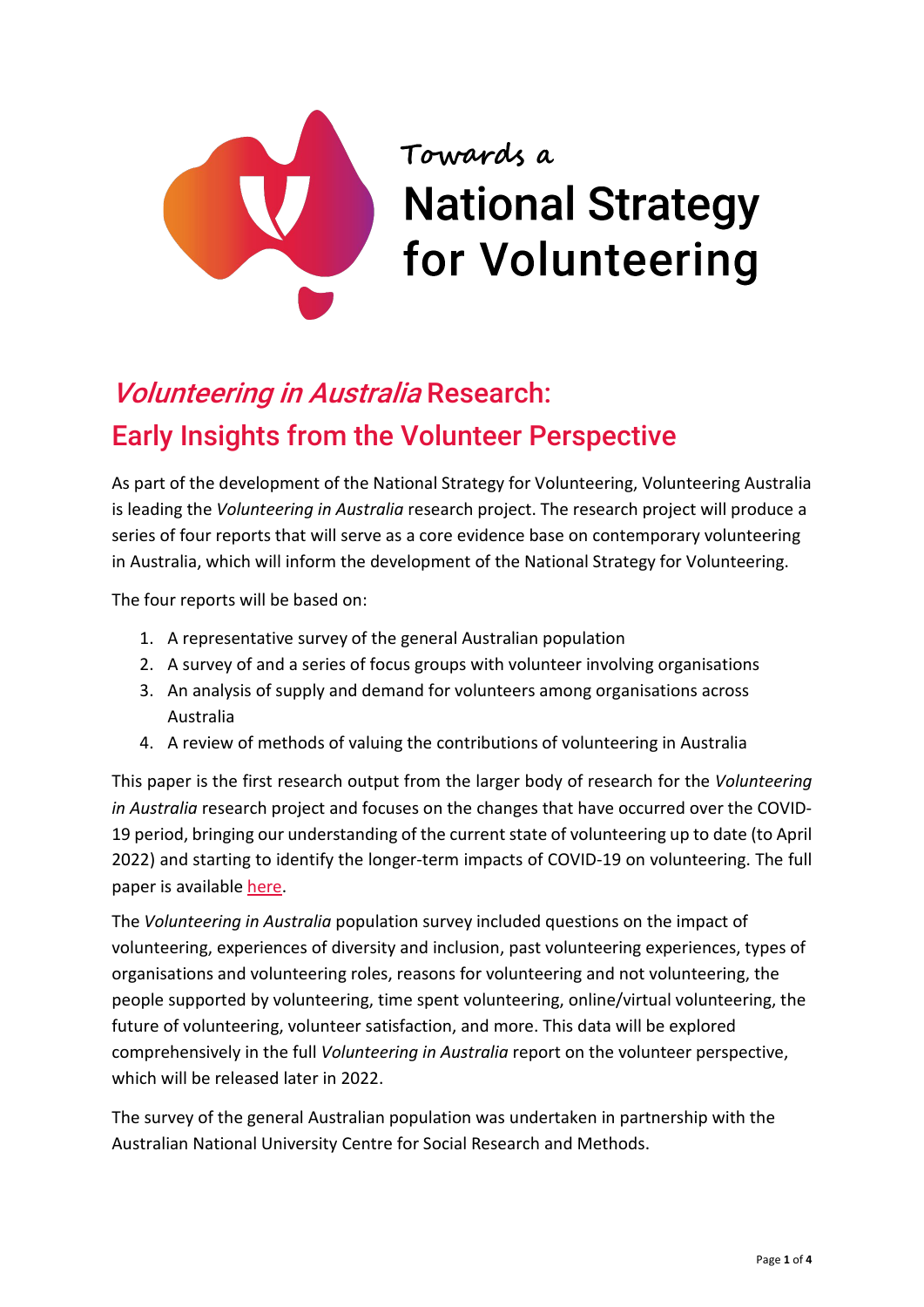

# The rate of volunteering in Australia

*The proportion of Australians who volunteer increased in the past year but is still well below the pre-COVID rate.*

- It is estimated that in the 12 months preceding the April 2022 survey, 26.7 per cent of adults volunteered in Australia. This was a slight increase from April 2021, when it was estimated that 24.2 per cent of Australians undertook volunteer work in the preceding 12 months.
- $\triangleright$  However, rates of volunteering are still much lower than the 12 months preceding late 2019 (i.e., pre-COVID) when 36.0 per cent of adults were estimated to have volunteered.

# Ongoing changes in volunteering during COVID-19

*The majority of people who stopped volunteering have not yet returned.*

- $\triangleright$  Of those who said they had stopped volunteering at some stage since the start of the spread of COVID-19, only 38.0 per cent had volunteered in the 12 months leading up to April 2022, with the remainder presumably not having returned. This is a very large proportion of Australians who stopped volunteering due to COVID-19 but have not yet recommenced.
- $\geq 40.0$  per cent felt that their volunteering has decreased in the past 12 months; 28.4 per cent felt they increased the amount of volunteering they did; and 31.7 per cent felt the amount of volunteering they have done has not changed.
- $\triangleright$  Early analysis suggests that people who stopped volunteering during COVID-19 reported lower life satisfaction than those who continued volunteering. The results strongly suggest that the interruption in volunteering has impacted the wellbeing of those who volunteered in the past.

#### Demographics of volunteers

*Gender, age, language, education, and employment status all affect the likelihood of volunteering formally.*

- $\triangleright$  Women (28.6 per cent) volunteered at a higher rate than men (24.7 per cent).
- $\triangleright$  Older Australians (those aged 55 years and over) were more likely to have volunteered than younger Australians.
- $\triangleright$  The rate of volunteering fell between late 2019 and April 2021 for both men and women and for all age groups. For both men and women and all age groups there was either no change or a small increase in volunteering rates between April 2021 and April 2022. For none of the age groups had the rate of volunteering in April 2022 recovered to its pre COVID-19 rate of late 2019.
- $\triangleright$  Those born overseas in a non-English speaking country were less likely to volunteer formally than those born in Australia or those born overseas in another Englishspeaking country.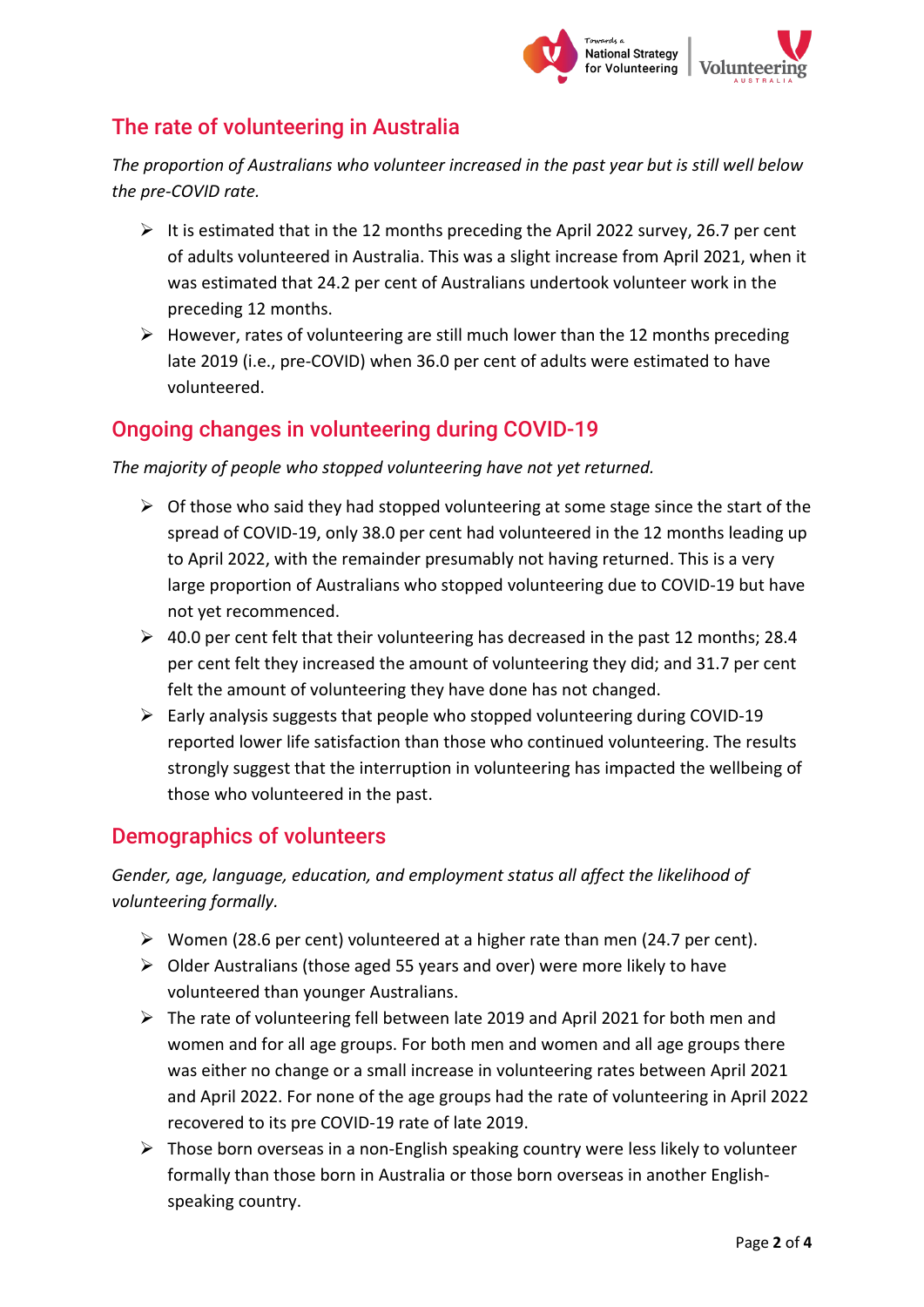

- $\triangleright$  Those who live outside of a capital city had a higher volunteering rate than those who live in a capital city.
- $\triangleright$  Education and employment status were also associated with the probability of volunteering. There were no differences in rates of volunteering by the socioeconomic characteristics of the area in which a person lives.

### Time spent volunteering

*Volunteers averaged 180 hours of volunteering in 2022, though many volunteered a much larger number of hours.*

- $\triangleright$  The average number of weeks spent volunteering was 24.5 weeks, at an average of 6.8 hours per week. Combined, this gives 180 hours on average across the past 12 months.
- ▶ 31.3 per cent volunteered for 200 hours or more, and 10 per cent reported 450 hours or more over the previous 12 months.

# Volunteering in the future

*Those who had volunteered previously are much more likely than those who have never volunteered to say they are likely to volunteer in the future.*

- $\triangleright$  Only 20.2 per cent of volunteers said that they are likely to volunteer less frequently, compared to more than half (53.3 per cent) of non-volunteers.
- $\triangleright$  Only 9.4% of respondents who had never volunteered indicated they were likely to commence volunteering in the future.

#### Volunteer satisfaction

*More than nine-in-ten volunteers were satisfied with their volunteering experience.*

 $\triangleright$  The vast majority of volunteers (91.0 per cent) were either satisfied (53.1 per cent) or very satisfied (37.9 per cent) with their volunteering experience.

#### Informal volunteering

*Almost half of adults in Australia volunteer informally.*

- $\triangleright$  A little under half of Australian adults (46.5 per cent) said they provided some form of informal volunteering over the previous four weeks.
- $\triangleright$  Women and older Australians were more likely to have undertaken informal volunteering than men and younger Australians respectively.
- $\triangleright$  Those with a post-graduate degree were more likely to have undertaken informal volunteering (compared to those with no post-school qualifications).
- $\triangleright$  Those who lived in a non-capital city had a higher probability of volunteering informally than those who lived in a capital city.
- $\triangleright$  Those born overseas in a non-English speaking country were more likely to have undertaken informal volunteering than those born in Australia.